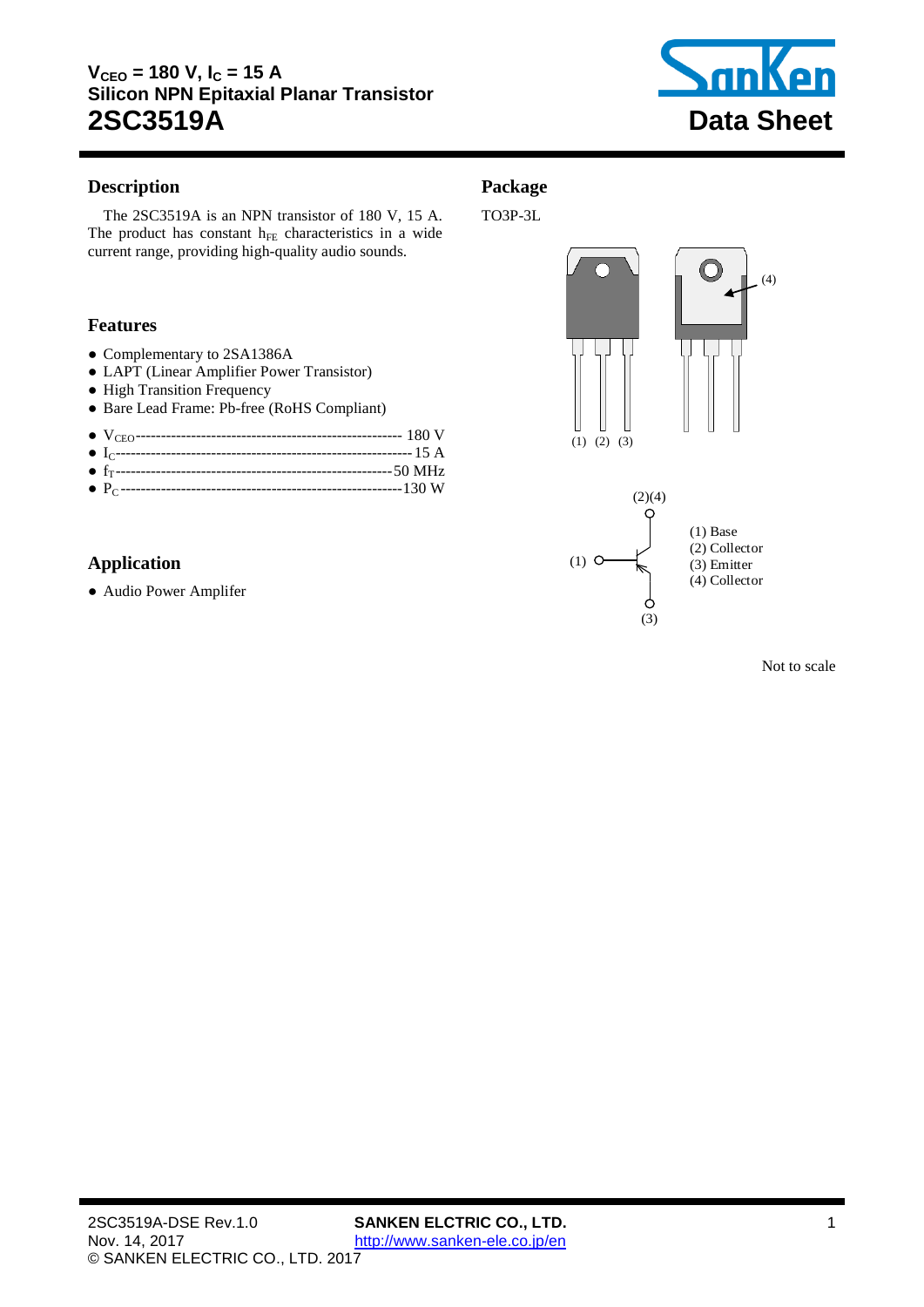# **Absolute Maximum Ratings**

<span id="page-1-4"></span><span id="page-1-1"></span><span id="page-1-0"></span>Unless otherwise specified,  $T_A = 25$  °C.

| Parameter                             | Symbol        | Conditions    | Rating       | Unit            |
|---------------------------------------|---------------|---------------|--------------|-----------------|
| Collector to Base Voltage             | $V_{CBO}$     |               | 180          | V               |
| Collector to Emitter Voltage          | $V_{\rm CEO}$ |               | 180          | W               |
| <b>Emitter to Base Voltage</b>        | $\rm V_{EBO}$ |               | 5            |                 |
| <b>Collector Current</b>              | $I_{\rm C}$   |               | 15           | A               |
| <b>Base Current</b>                   | $I_{B}$       |               | 4            | А               |
| <b>Collector Power Dissipation</b>    | $P_{C}$       | $T_c = 25$ °C | 130          | W               |
| <b>Operating Junction Temperature</b> | $T_{\rm J}$   |               | 150          | $\rm ^{\circ}C$ |
| <b>Storage Temperature</b>            | $T_{STG}$     |               | $-55$ to 150 | $^{\circ}C$     |

# <span id="page-1-3"></span>**Thermal Characteristics**

Unless otherwise specified,  $T_A = 25$  °C.

| Parameter                                          | Symbol           | Conditions | Min. | Typ. | Max. | Unit               |
|----------------------------------------------------|------------------|------------|------|------|------|--------------------|
| <b>Thermal Resistance</b><br>(Junction to Case)    | $R_{\theta{JC}}$ |            |      |      | 0.96 | $\rm ^{\circ} C/W$ |
| <b>Thermal Resistance</b><br>(Junction to Ambient) | $R_{\theta JA}$  |            |      |      | 35.7 | $\rm ^{\circ} C/W$ |

# **Electrical Characteristics**

| Unless otherwise specified, $T_A = 25$ °C. |  |
|--------------------------------------------|--|
|--------------------------------------------|--|

| Parameter                                         | Symbol        | Conditions                                     | Min. | Typ. | Max. | Unit       |
|---------------------------------------------------|---------------|------------------------------------------------|------|------|------|------------|
| <b>Collector Cut-off Current</b>                  | $I_{CBO}$     | $V_{CB} = 180 V, I_E = 0 A$                    |      |      | 100  | μA         |
| <b>Emitter Cut-off Current</b>                    | $I_{EBO}$     | $V_{FB} = 5 V$ , $I_C = 0 A$                   |      |      | 100  | μA         |
| Collector to Emitter Breakdown<br>Voltage         | $V_{(BR)CEO}$ | $IC = 25 mA$                                   | 180  |      |      | V          |
| DC Current Gain                                   | $h_{FE}$      | $V_{CF} = 4 V, I_C = 5 A$                      | 50   |      | 180  |            |
| <b>Collector to Emitter Saturation</b><br>Voltage | $V_{CE(sat)}$ | $I_C = 5 A$ , $I_B = 0.5 A$                    |      |      | 2.0  | V          |
| <b>Transition Frequency</b>                       | $f_T$         | $V_{CF} = 12 V, I_E = -2 A$                    |      | 50   |      | <b>MHz</b> |
| <b>Collector Output Capacitance</b>               | $C_{OB}$      | $V_{CB} = 10 V$ , $I_E = 0 A$ ,<br>$f = 1$ MHz |      | 250  |      | pF         |

## <span id="page-1-2"></span>**hFE Rank**

For the marking area of the rank, see the Marking Diagram.

| Rank                     |           |                |           |
|--------------------------|-----------|----------------|-----------|
| $\mathbf{n}_{\text{FE}}$ | 50 to 100 | $70$ to<br>140 | 90 to 180 |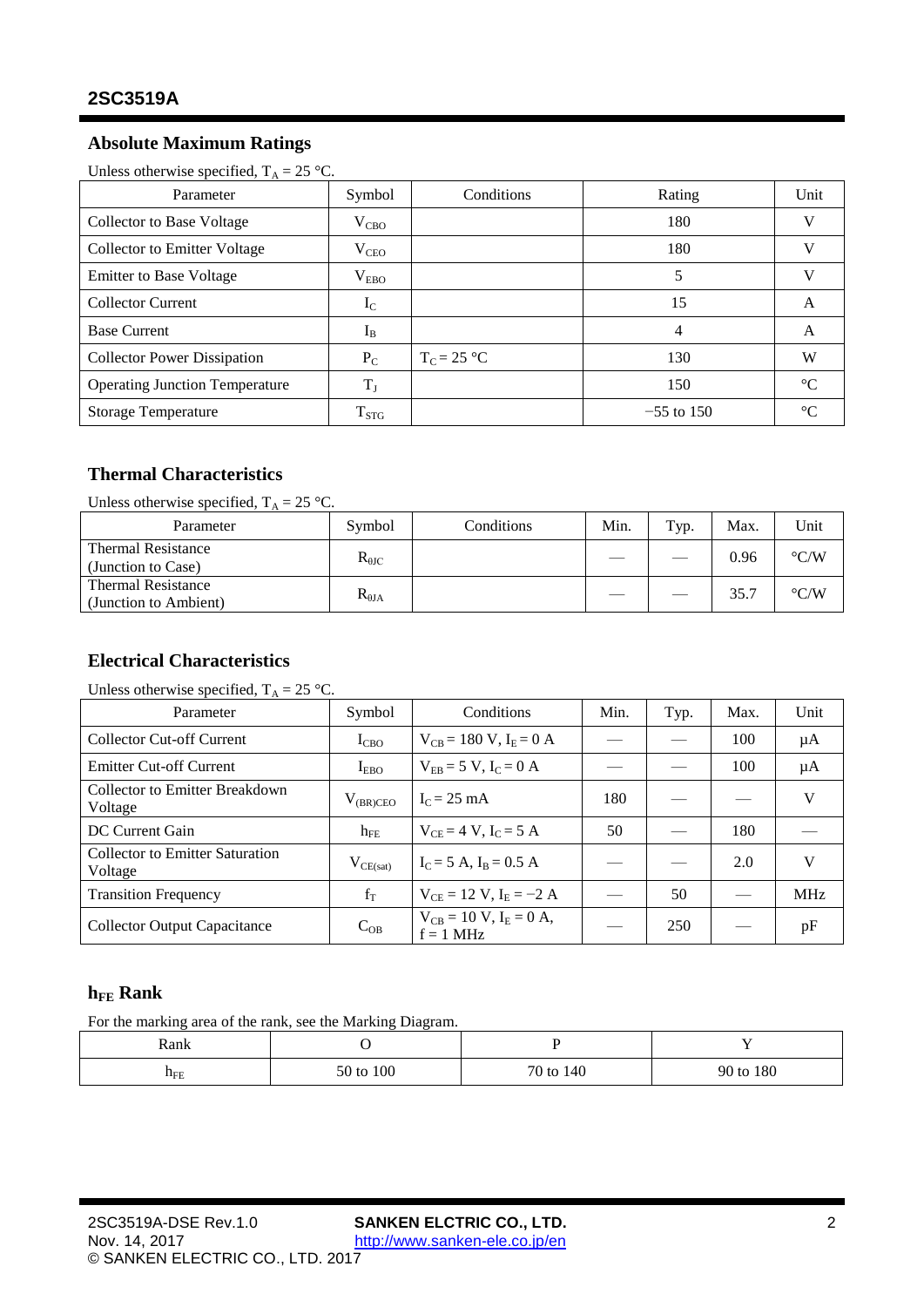

### **Rating and Characteristic Curves**





Figure 3. Collector Current vs. Collector-Emitter Voltage



Figure 1. Safe Operating Area Figure 2. Power Dissipation vs. Ambient Temperature



Figure 4. Collector-Emitter Saturation Voltage vs. Base Current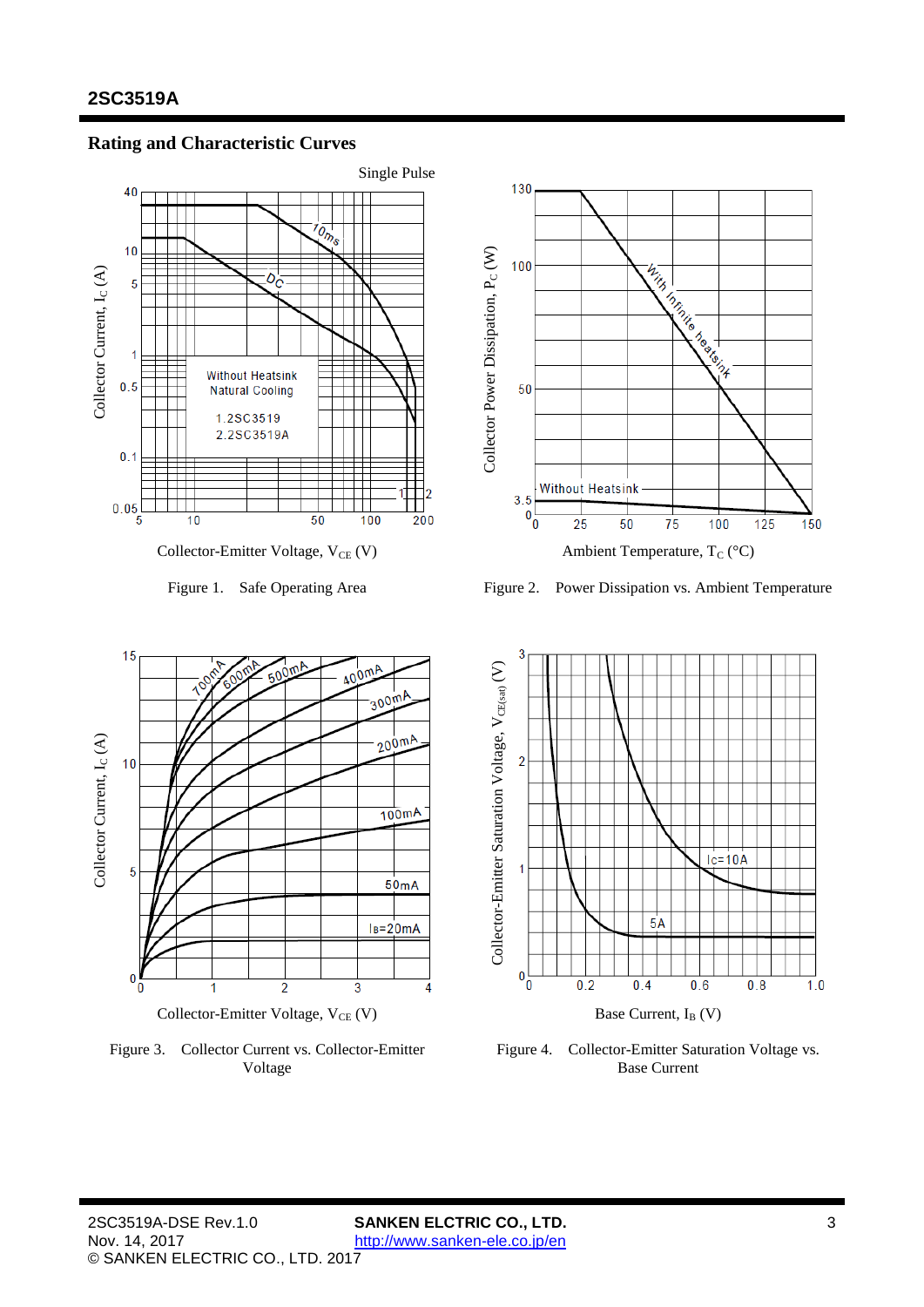



Figure 5. Collector Current vs. Base-Emitter Voltage Figure 6. DC Current Gain Variation vs. Collector Current



![](_page_3_Figure_8.jpeg)

Figure 7. DC Current Gain vs. Collector Current Figure 8. Transition Frequency vs. Emitter Current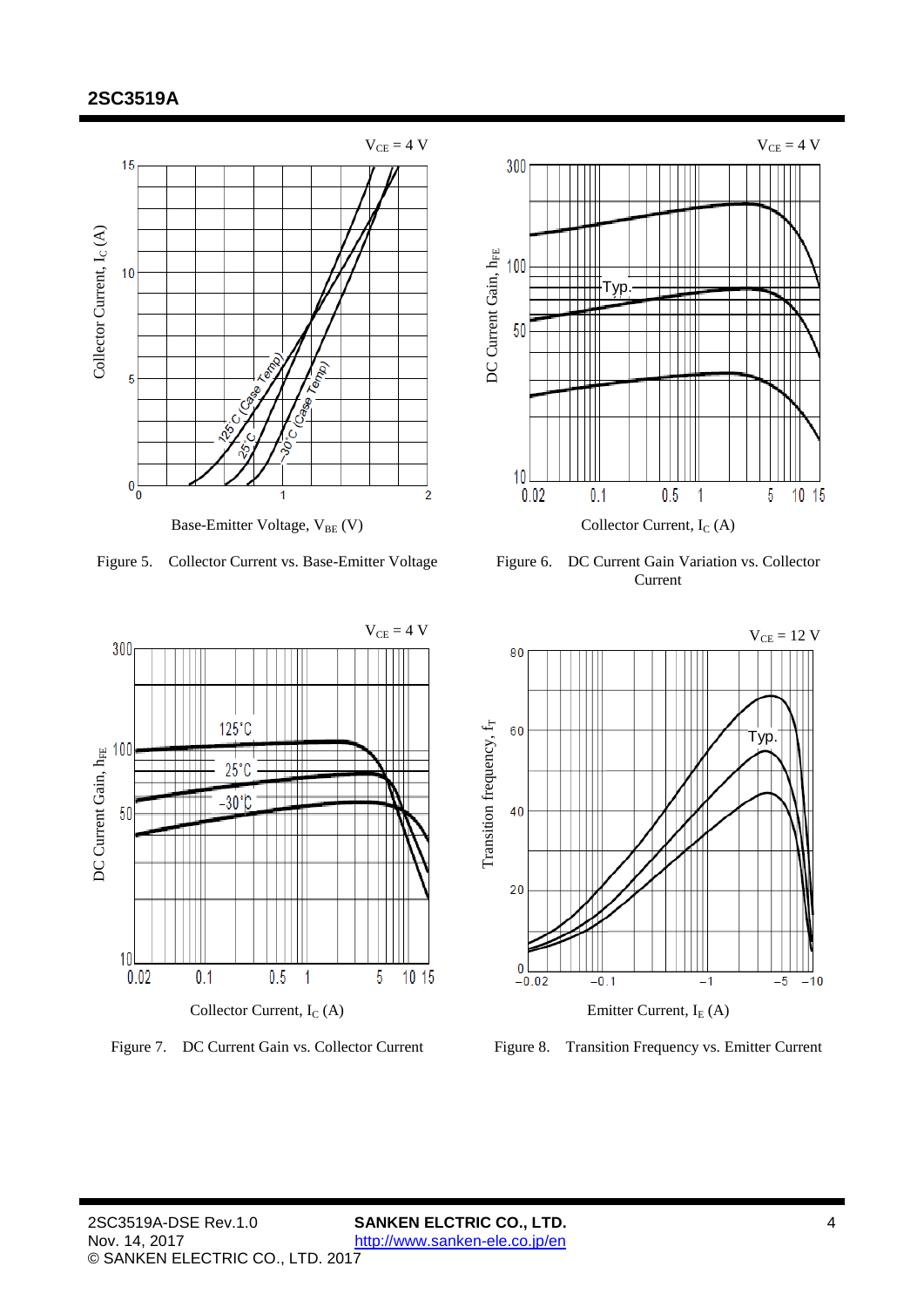![](_page_4_Figure_1.jpeg)

Figure 9. Transient Thermal Resistance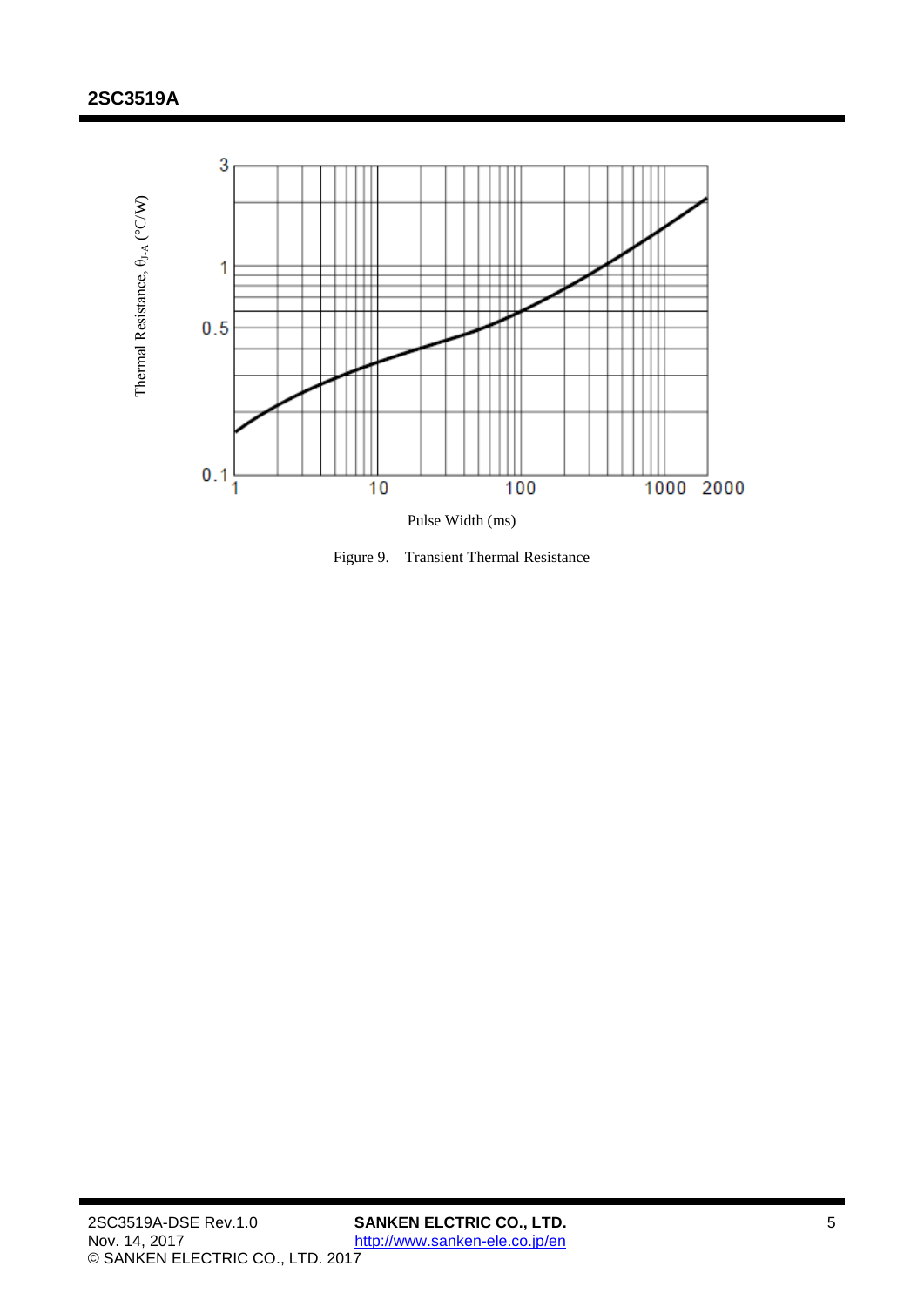## **Physical Dimensions**

#### ● **TO3P-3L**

![](_page_5_Figure_3.jpeg)

#### **NOTES:**

- Gate burr: 0.3 mm (max.)
- All dimensions in millimeters
- Bare lead frame: Pb-free (RoHS compliant)
- When soldering the product, be sure to minimize the working time within the following limits:

 $260 \pm 5$  °C 10  $\pm$  1 s, 2 times (flow)<br> $380 \pm 10$  °C 3.5  $\pm$  0.5 s, 1 time (sold

 $3.5 \pm 0.5$  s, 1 time (soldering iron)

- Soldering should be at a distance of at least 1.5 mm from the body of the product.

- The recommended screw torque for TO3P: 0.686 N∙m to 0.882 N∙m (7 kgf∙cm to 9 kgf∙cm)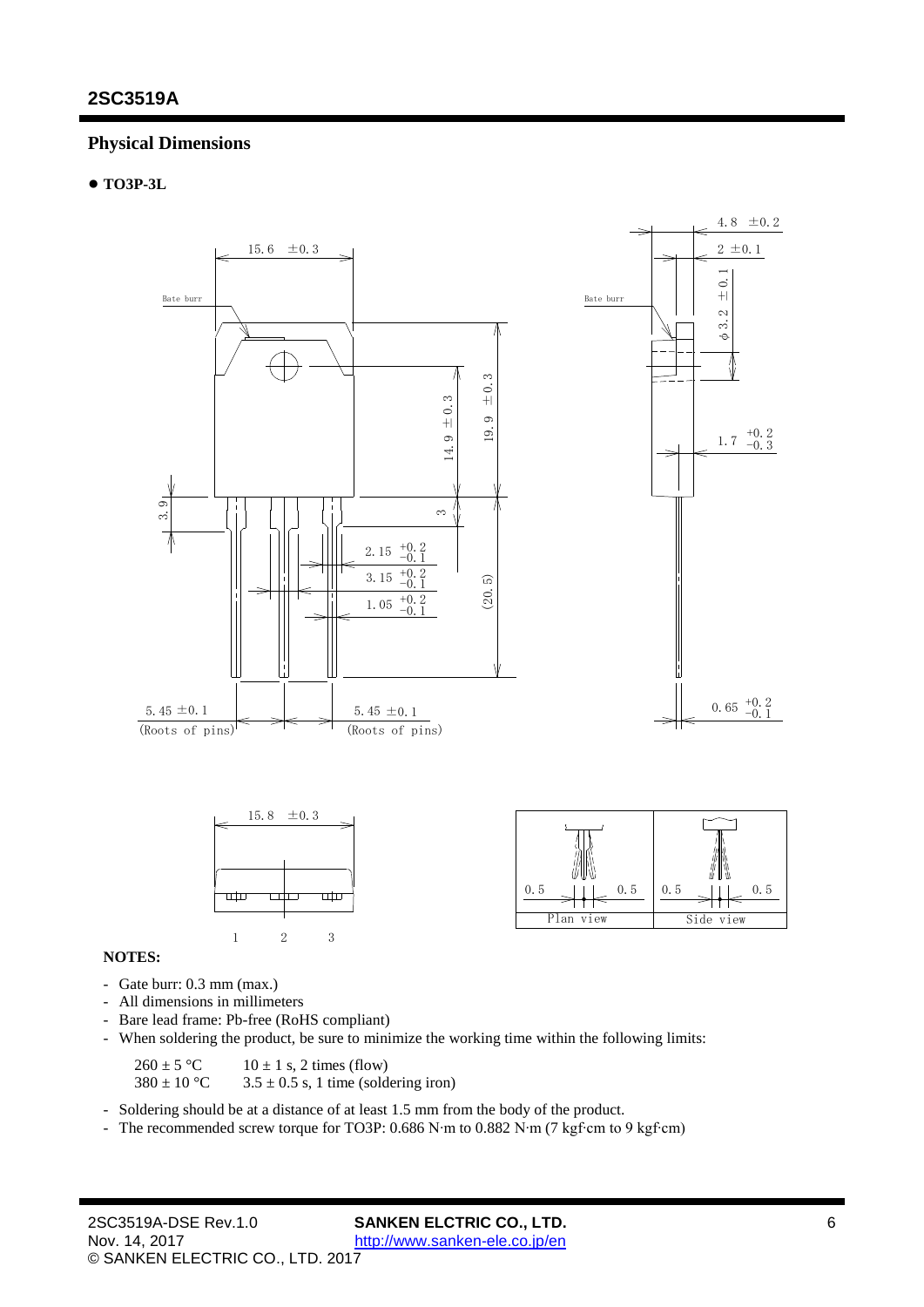# **Marking Diagram**

![](_page_6_Figure_2.jpeg)

Table 1. Specific Device Code

| Specific Device Code | Part Number |
|----------------------|-------------|
| C33519A              | 2SC3519A    |